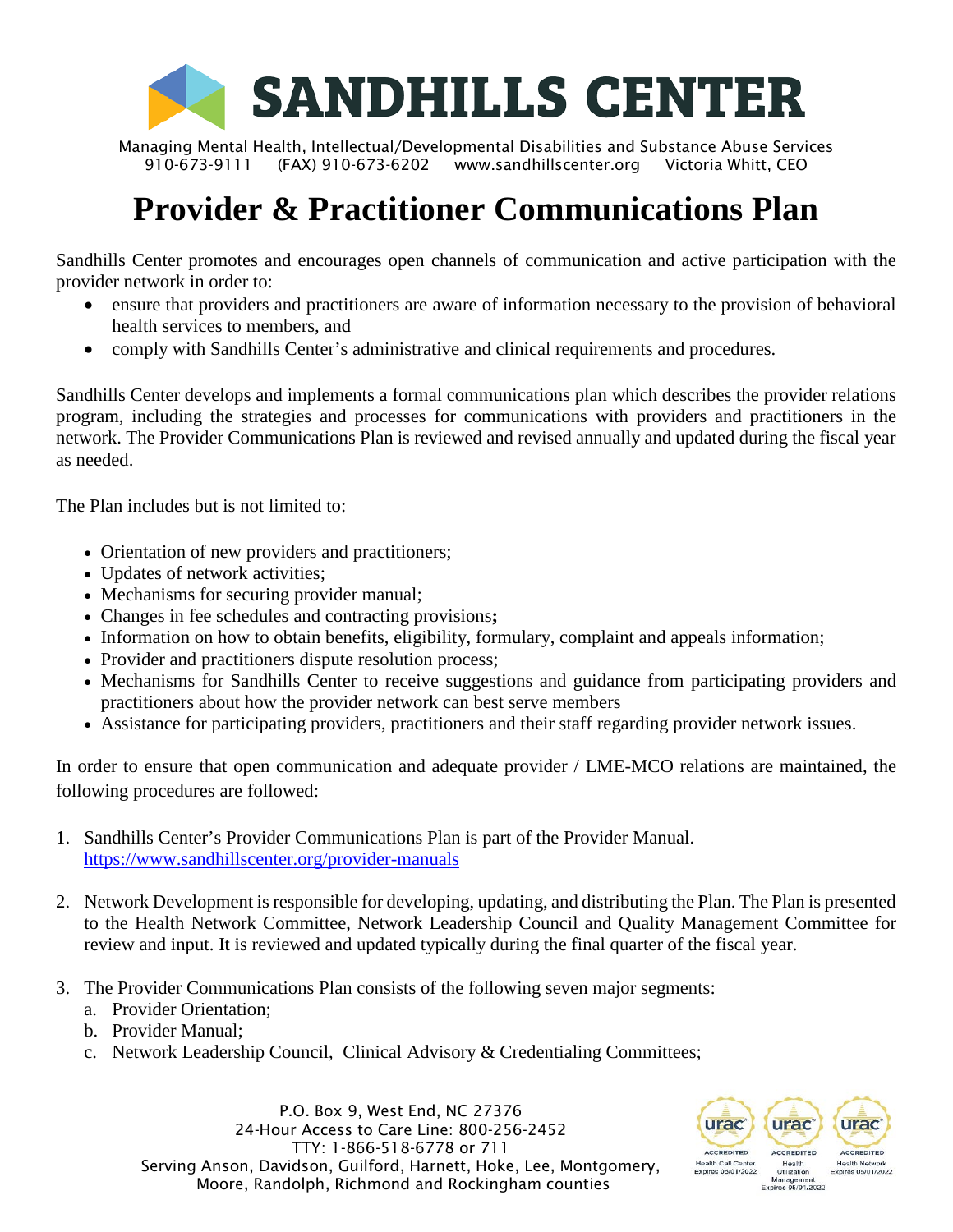- d. Provider Code of Ethics
- e. Sandhills Center Website;
- f. Quarterly Provider forums, and
- g. Training, Consultation and other Technical Support

# **Provider Orientation**

Orientation procedures are as follows:

- 1. Sandhills Center informs potential providers and practitioners of the orientation requirement during the credentialing/contracting process.
- 2. *New Provider Orientation*: Orientation materials consist of the 1) the Provider Manual posted on the Sandhills Center website, 2) information about the Provider Help Desk (1-855-777-4652), which offers technical assistance for providers practitioners, and 3) additional orientation materials developed by Sandhills Center program/departments posted on the Sandhills Center website under Provider Orientation. [https://www.sandhillscenter.org/for-providers/trainings-events/provider-orientation.](https://www.sandhillscenter.org/for-providers/trainings-events/provider-orientation) An overview of these orientation resources is shared when the executed contract is mailed to the provider/practitioner.
- 3. *Annual Orientation*: In collaboration with Sandhills Center programs/departments, the Training Coordinator plans and facilitates the annual orientation events for all network providers and practitioners during the last quarter of the fiscal year. In an effort to provide convenient provider and practitioner access, this orientation is typically presented in person, or may be posted on the Sandhills Center website in lieu of face-to-face presentations. Electronic notice of the annual orientation schedule and agenda topics are sent to providers and practitioners in a timely fashion and posted on the Sandhills Center website. Provider and practitioner participation in the in-person annual orientation is documented and maintained through sign in sheets. For website-only orientation, providers and practitioners are notified of the availability of website materials through Sandhills Center's provider email list serve. The expectation is that all applicable provider and practitioner staff will actively view materials, and will contact the Network Operations Director with any questions or concerns.
- 4. Orientation agendas are planned to provide network providers and practitioners with the information necessary to comply with all applicable requirements/standards, including but not limited to:
	- Overview of Sandhills Center's mandate and function; information regarding Sandhills Center's administration;
	- Overview of Sandhills Center website and how to find information on website, including:
		- 1) Mechanisms for securing DHB and DMH/DD/SAS updates, Sandhills Center provider updates, and updates of network activities;
		- 2) Mechanisms for locating and/or securing Provider Manual;
		- 3) Location of information concerning technical assistance, training announcements, frequently asked questions from the Provider Help Desk, and Sandhills Center personnel contact information for provider and practitioner questions;
		- 4) Changes in fee schedules and contracting provisions**;**
		- 5) Information on how to obtain benefits, eligibility, grievance and appeals information. Sandhills Center does not oversee medication formularies;
		- 6) Provider and practitioner dispute resolution process;
		- 7) Mechanism for Sandhills Center to receive suggestions and guidance from participating providers and practitioners about how the provider network can best serve members
	- Participating provider and practitioner responsibilities, including, as needed:
		- 1) Member Rights and Responsibilities;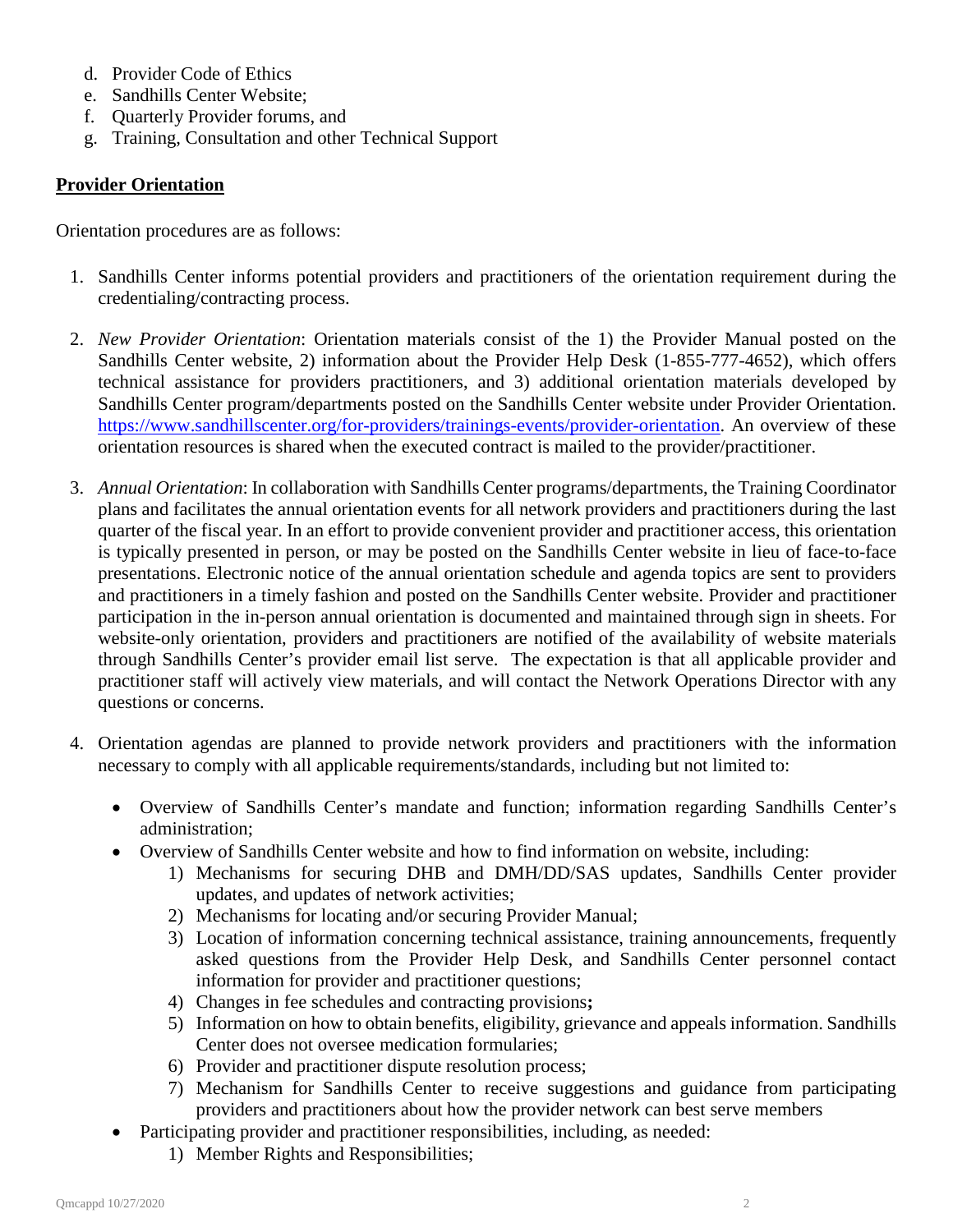- 2) Eligibility information
- 3) Clinical criteria;
- 4) Use of Electronic Slot Scheduler;
- 5) Authorizations and utilization review;
- 6) Care management requirements;
- 7) Documentation requirements;
- 8) Access and Availability criteria;
- 9) First Responder Responsibilities;
- 10) Billing and Claims;
- Ouality Management;
- Service Monitoring;
- Primary Source Verification by Network Management credentialing staff;
- State and Federal Requirements;
- Cultural Competency;
- Credentialing and re-credentialing procedures, and
- Sanctions, Disputes and Appeals.

## **The Provider Manual**

The Division of Health Benefits (DHB) requires Sandhills Center to develop a Provider Manual (Manual) that informs network providers and potential providers of Sandhills Center's processes, procedures, deadlines and requirements. Sandhills Center is dedicated to providing a manual that is user-friendly, contains up-to-date information, is written in clear concise language, and is easily accessible.

The manual is a viable part of Sandhills Center's Communications Plan. The manual covers Sandhills Center's purpose, mission, and treatment philosophy and community standards of practice, as well as:

- Introduction and Overview of Sandhills Center
- Governance and Administration
- Provider Network
- Contracts
- Member Rights and Empowerment
- Benefit Package
- Access, Enrollment and Authorization of Services
- Service Definitions and Criteria
- Resources for providers and practitioners
- Getting Paid
- Standards and Corporate Compliance
- Reconsideration Review Process for providers and practitioners
- Covered Services
- Glossary of Terms
- Acronyms

Sandhills Center ensures the Provider Manual is kept current through the following processes:

- 1. Network Operations is responsible for updating and maintaining the Provider Manuals for Medicaid and IPRS funded services, and to have the manual and updates posted on the Sandhills Center website.
- 2. Sandhills Center program and department directors update their sections of the provider manual as needed and forward the revisions to the Network Operations department for inclusion in the final version.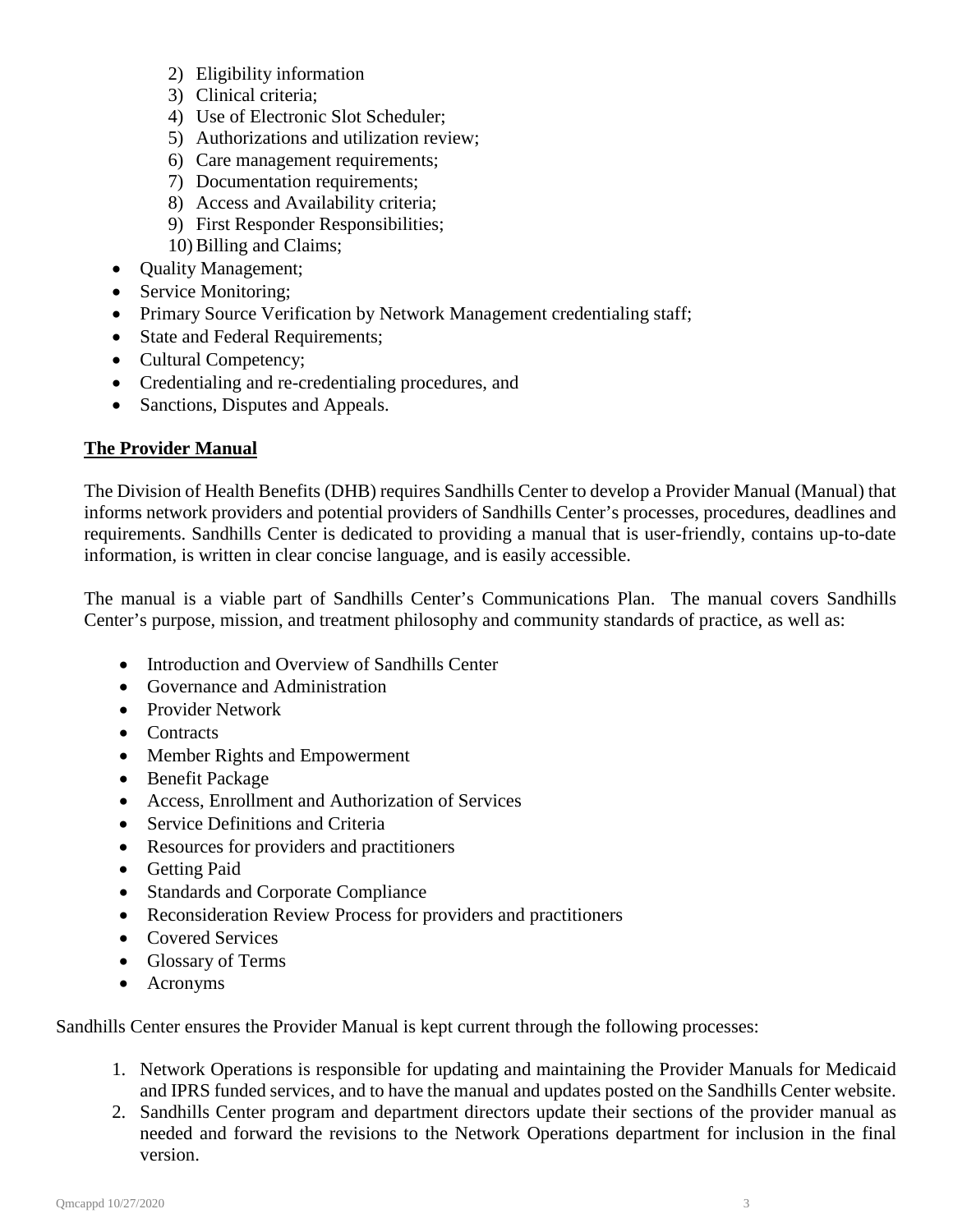- 3. Information received from the Division Health Benefits and the Division of Mental Health, Developmental Disabilities and Substance Abuse Services is added to the provider manual as needed.
- 4. Network Operations presents the provider manual to the Network Committee and the Quality Management Committee for review and approval on an annual basis and during the fiscal year if revisions are made.
- 5. Network providers and practitioners are notified electronically when changes are made to the manual and also on an annual basis during the final quarter of the fiscal year.
- 6. Upon written request, hard copies of the Provider Manual can be made available to providers and practitioners.
- 7. Network Operations informs providers and practitioners of revisions to the manual at quarterly provider forums.

## **The Network Leadership Council, Clinical Advisory and Credentialing Committees**

Sandhills Center implements a formal strategy to involve network providers and practitioners in committees that address clinical and provider payment policies (URAC NM-5). It recognizes the importance of network provider input and participation in decision making, in order to promote a collaborative environment between the LME-MCO, providers and practitioners.

## **Network Leadership Council (NLC)**

The overall purpose of the Network Leadership Council is to ensure that provider perspective is represented in the Sandhills Center Health Network management processes and operations and to assist in building and maintaining a diverse provider network that meets the needs of members pursuant to State requirements.

NLC membership consists of network providers and practitioners, Sandhills Center staff, representatives from the Consumer and Family Advisory Committee (CFAC), and the Community Care of NC (CCNC). The council is co-chaired by a participating provider and a Sandhills Center Network Operations staff member.

Providers and practitioners serving on the council are expected to represent other providers and practitioners delivering the same or similar services and not their own individual agency/practices. Provider and practitioner representation must directly reflect network composition and may include individuals in either managerial/leadership and/or clinical roles, in each disability area and both large and small providers.

The scope of responsibilities of the Network Leadership Council include the following:

- Recommend new service initiatives to address service needs/gaps and participate in provider recruitment and retention activities to build and maintain network sufficiency;
- Provide input regarding the Sandhills Center Network Adequacy & Accessibility Analysis and Network Access Plan;
- Offer information and make recommendations for the use of emerging best practices;
- Provide input regarding the annual provider training plan;
- Assist in the development, approval and annual review of the Sandhills Center Cultural Competency Plan;
- Review Provider and Practitioner Satisfaction Survey results and make recommendations to address areas of concern;
- Review and make recommendations for the Provider Communication Plan annually;
- Review and make recommendations for the provider manual and web site;
- Review reports and data on provider and practitioner related performance and quality management activities and provide input/recommendations;
- Review and approval of the Provider Code of Ethics;
- Conduct an annual self-assessment process and evaluation;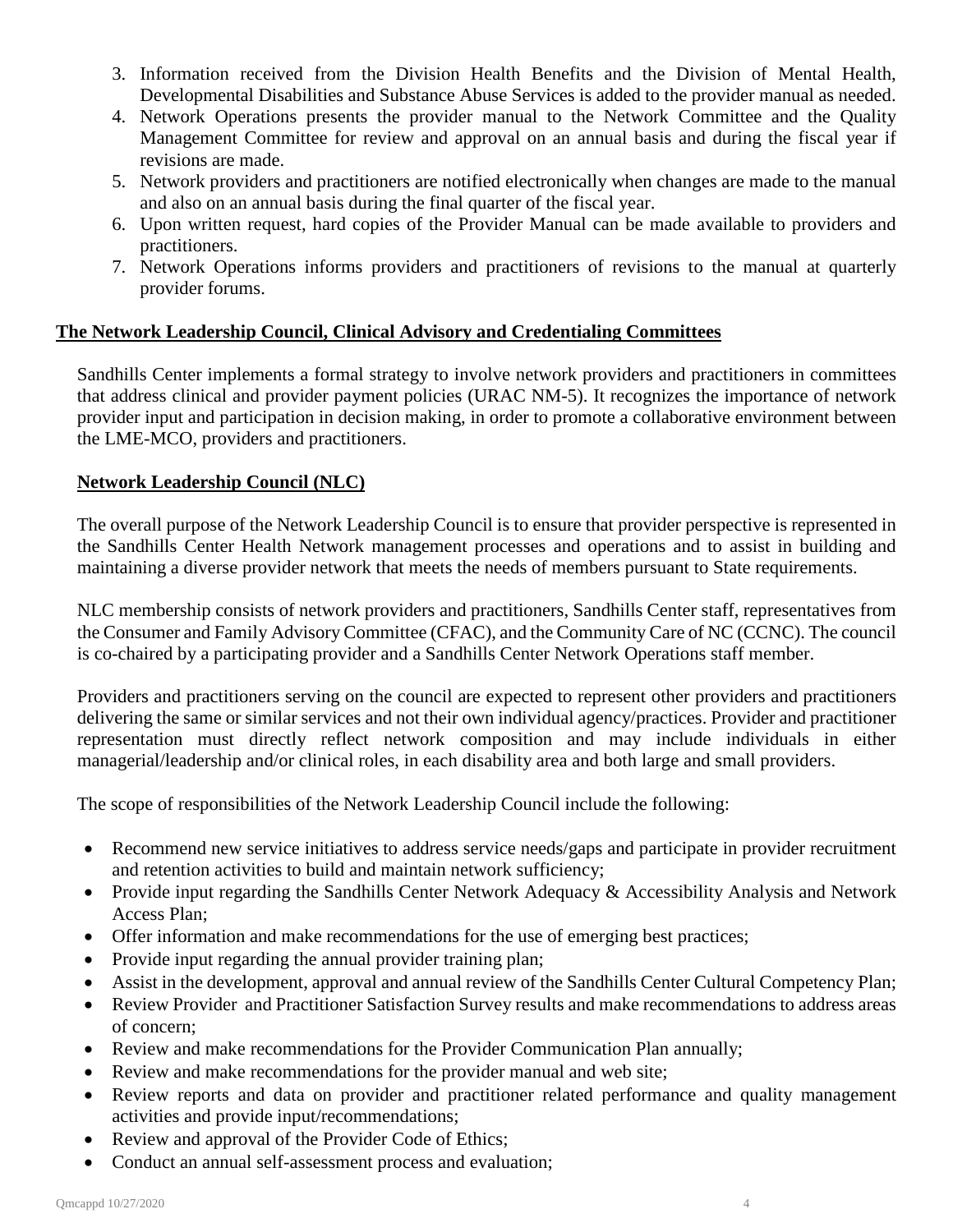- Offer recommendations for provider monitoring and quality indicators;
- Receive regular updates regarding on-going projects, and the latest information on pending changes from state and local organizations;
- Review provider and practitioner network performance against stated goals;
- Provide feedback and recommendations for staff education and training needs;
- Provide feedback and recommendations on clinical outcomes, clinical decision support tools, clinical criteria and the selection and use of evidence based, best practices and clinical practice guidelines through the Clinical Advisory Committee (see below);
- Provide feedback on network data management processes related to access to member information, treatment authorization, claims adjudication, and payment;
- Provide opportunity for feedback and recommendations regarding provider contracting, contractual responsibilities, rate setting and provider payment to the extent allowed by Sandhills Center clients - NC DHHS and NC DHB;
- Ensure that any changes in provider and/or practitioner contracts, contractual requirements, rates and administrative requirements are discussed in detail with providers and practitioners and that all are given an advanced 30-day notice of these and other changes unless specifically prohibited by law and statue or contractual requirements.

## **Clinical Advisory Committee (CAC)**

The Sandhills Center Clinical Advisory Committee was established to provide a forum for discussion and approval of clinical treatment practices and community standards of care that are used in the Sandhills Center provider network.

Clinical Advisory Committee membership is comprised of active practicing licensed clinicians that mirror the network composition in addition to Sandhills Center LME-MCO employees, licensed non-network healthcare practitioners residing within the LME-MCO's geographic area, and Sandhills Center licensed clinical leadership staff. The chairperson of the committee is Sandhills Center's Chief Medical Officer/Chief Clinical Officer.

Sandhills Center Clinical Advisory Committee Scope of Responsibilities and Duties:

- 1. Review of Evidenced based clinical practice guidelines in conjunction with recommendations from Sandhills Center Integrated Care partners;
- 2. Review clinical decision support tools/utilization management criteria;
- 3. Review of Customer Services clinical triage and referral processes;
- 4. Identification of training needs of providers and practitioners;
- 5. Evaluation of service utilization as related to clinical guidelines;
- 6. Evaluate data from Quality Management audits, Adequacy and Access Analysis and other data tools as resources for monitoring and effective clinical guidelines implementation;
- 7. This committee is the primary gate keeper for consideration of new/innovative services and rate changes for services that adhere to clinical practice continuums of services and emerging best practices. Recommendations regarding such will be provided to the Sandhills Center Chief Medical Officer/Chief Clinical Officer who will ultimately decide which rate changes and new/innovative services will be forwarded to the CEO for consideration.

#### **Credentialing Committee**

The Credentialing Committee is a peer-review body with members from the range of practitioners and providers participating in the Sandhills Center's provider network to make recommendations, provide advice and expertise regarding credentialing decisions.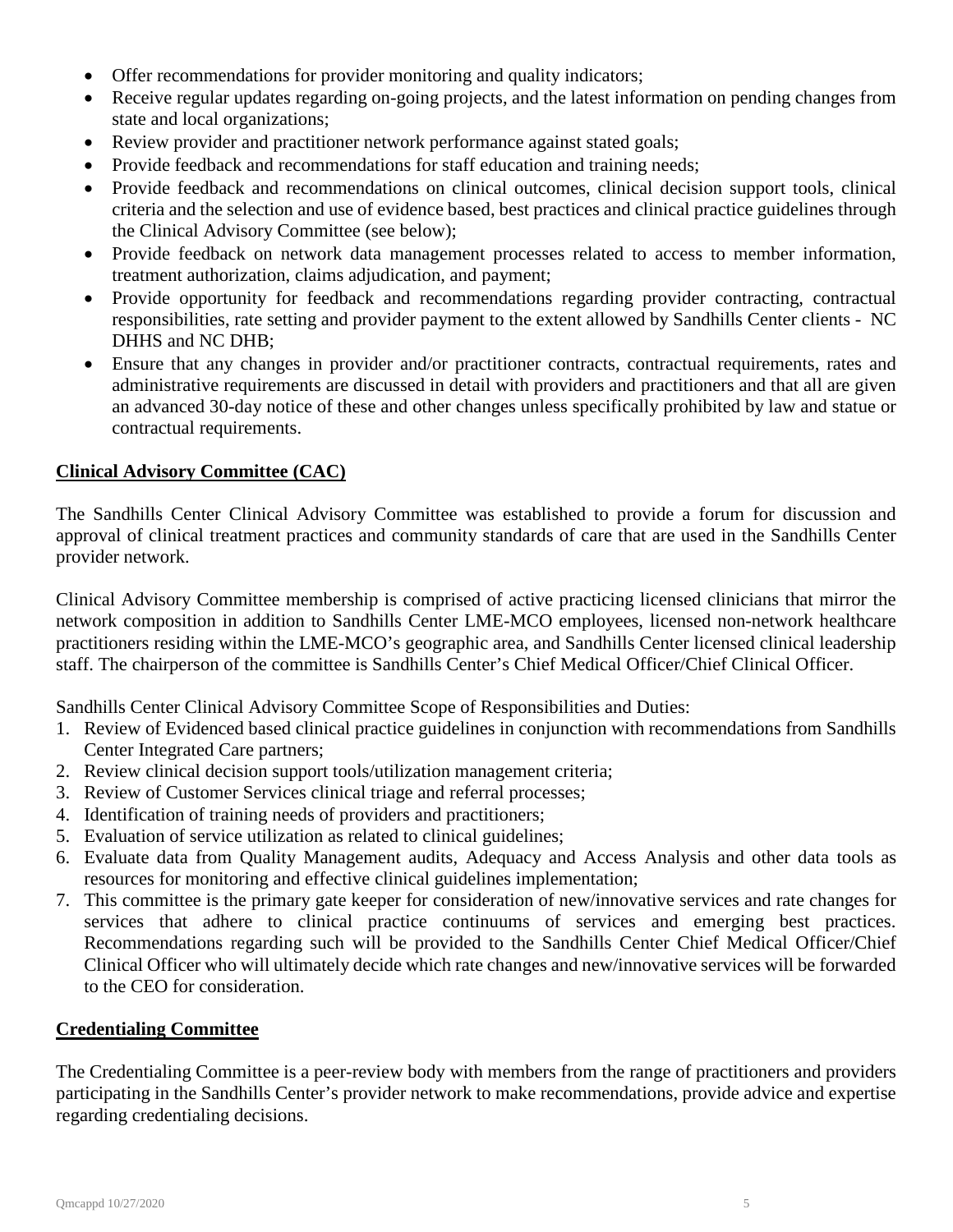Sandhills Center ensures that Credentialing Committee membership is broad enough that appropriate clinical peer input with knowledge of service specific standards of care are available when reviewing credentialing and recredentialing applications and practitioner or provider disputes and appeals related to professional conduct or competence.

The Sandhills Center Credentialing Committee provides overall direction of the credentialing program including approval of credentialing and recredentialing criteria; approval and disapproval of practitioners and provider applications; provision of guidance and approval for credentialing & recredentialing policies, procedures and processes; and evaluation of the effectiveness of the credentialing program annually. The Credentialing Committee is comprised of active practicing licensed clinicians who have no other role in Sandhills Center's management and that mirror the network composition in addition to Sandhills Center's LME/MCO employees, licensed non-network healthcare practitioners residing within the LME/MCO geographic area, and licensed clinical leadership staff.

## **Scope of Responsibilities and Duties**:

- 1. The Credentialing Committee includes non-Sandhills Center members who hold active and unrestricted licensure in their field and are the only members casting votes on credentialing & re-credentialing matters. The Sandhills Center Chief Medical Officer/Chief Clinical Officer chairs the credentialing committee. In the case of a tie vote, the Sandhills Center Chief Medical Officer/Chief Clinical Officer casts the deciding vote;
- 2. The Credentialing Committee and/or Chief Medical Officer/Chief Clinical Officer decide whether network applicants are meeting reasonable standards of care and service. They are assisted in this task by Sandhills Center Credentialing Specialists who review applications against credentialing and recredentialing criteria prior to committee meetings;
- 3. The Credentialing Committee ensures that practitioner and provider membership is broad enough that appropriate clinical peer input with knowledge of service specific standards of care is available when reviewing particular types of providers applications;
- 4. The Credentialing Committee delegates authority to the Chief Medical Officer/Chief Clinical Officer to review and approve all clean applications. Evidence of the Chief Medical Officer/Chief Clinical Officer review and approval of clean applications includes a handwritten signature, hand written initials or a unique electronic identifier. The Credentialing Committee reviews the list of practitioners, agencies and facilities reviewed and approved by the Chief Medical Officer/Chief Clinical Officer.
- 5. If the Chief Medical Officer/Chief Clinical Officer identifies an issue where one or more of the credentialing criteria are not met, the file is reviewed by the Credentialing Committee. The Credentialing Committee reviews those deemed as "outliers", and has final authority to approve or disapprove applications to the network. Initial credentialing decisions are final and are NOT subject to appeal. Recredentialing applications have the right to appeal. An application may be "pended" for the purpose of obtaining additional information. The process by which applications are screened and presented to the Credentialing Committee for review is described in the Credentialing Application Review section (NCR 1a – 19a, NNM 3a Credentialing Plan Procedures – CR 11a). Recredentialing applications that have been denied may use the appeals process as described in policies and procedures NNM 13 through NNM 17. The appeals process is explained in the Denial of Recredentialing letter sent to the practitioner or provider.
- 6. Committee members vote to approve or deny credentialing or recredentialing applications. In the event that more information is needed to determine a decision; the committee will vote to pend the credentialing or recredentialing application, or place on action needed status to follow-up in future meeting(s);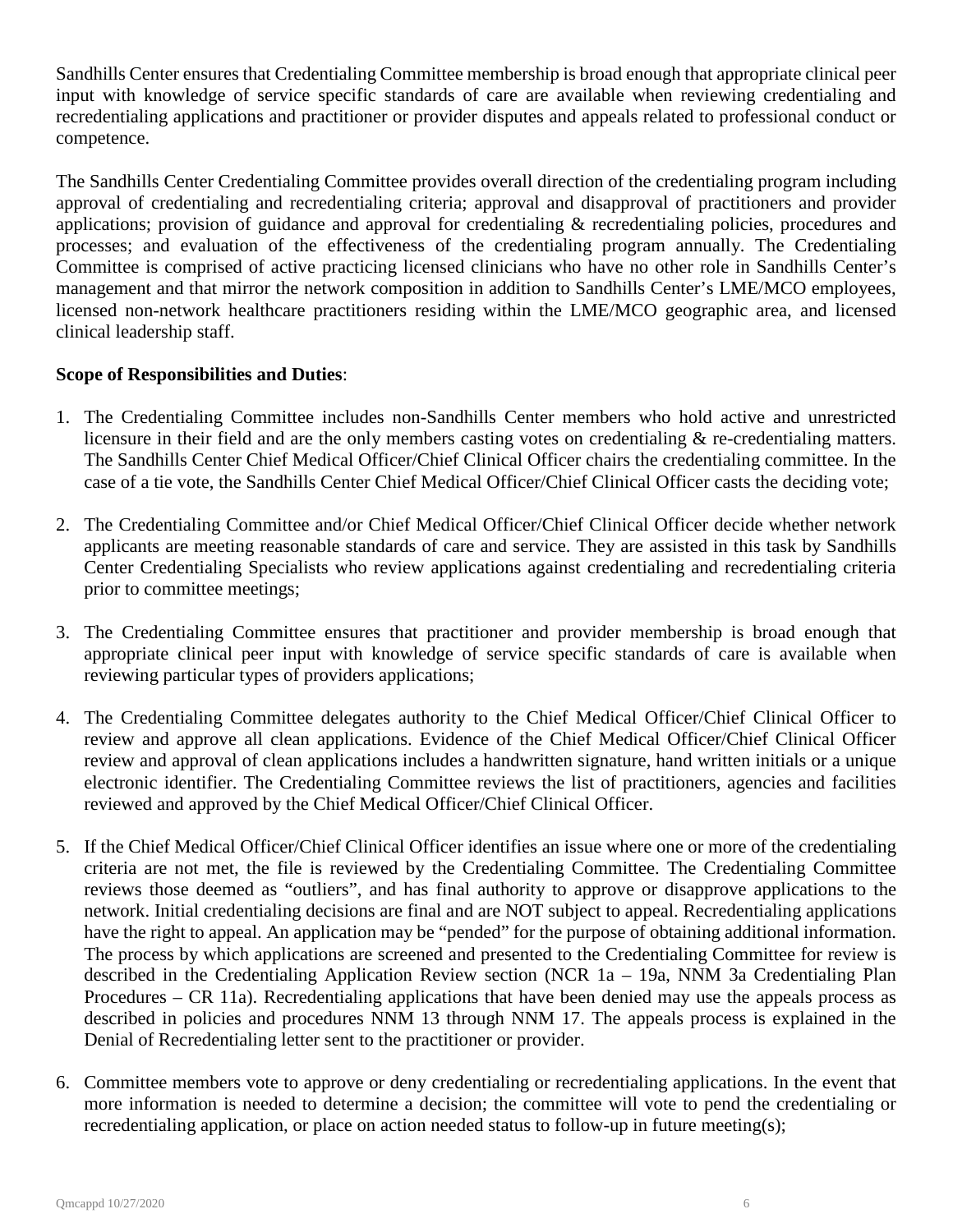- 7. The chair ensures that a quorum is met before any action is taken by the committee;
- 8. The Credentialing Committee and/or the Chief Medical Officer/Chief Clinical Officer provide guidance to Sandhills Center on the overall direction of the credentialing program. Specific discussions are processed with Sandhills Center's credentialing specialist(s);
- 9. Review and approval of credentialing & re-credentialing policies, procedures and criteria for services;
- 10. Review and approval and/or disapproval of practitioners and providers requesting enrollment in the network through credentialing & re-credentialing enrollment procedures;

Providing care to members: Sandhills Center does not permit practitioners or providers to provide care to its members before they are credentialed.

Sandhills Center's accrediting body considers a provider or practitioner to be credentialed as of the Credentialing Committee or Chief Medical Officer/Chief Clinical Officer's decision date and uses this date to assess timeliness in the file review elements, even if a review board or governing body reviews decisions made by the Credentialing Committee or Chief Medical Officer/Chief Clinical Officer.

Clean and unclean credentialing & recredentialing applications are defined as follows:

- a. The Credentialing committee has delegated authority to the Chief Medical Officer/Chief Clinical Officer to approve "clean" credentialing applications" as defined as Credentialing/Re-Credentialing applications with no open actions from any regulatory body/law enforcement agency and credentialing applications with no closed/resolved actions from any regulatory body/law enforcement agency within the last five (5) years. The previous definition also applies to matters of re-credentialing in addition to having no negative entries in the provider profile system.
- b. The definition of an "unclean" application for credentialing  $\&$  re-credentialing is any application with adverse actions of five (5) years or younger & both open and completed QM issues. Unclean credentialing  $\&$  re-credentialing applications are discussed monthly by the Credentialing Committee  $\&$  minutes documented.
- 11. Reviews credentials for practitioners who do not meet established thresholds (unclean applications);
- 12. Gives thoughtful consideration to credentialing information;
- 13. Reviews the blinded "Requests for Adverse Action(s)" grid to obtain feedback for Network Committee.
- 14. The Credentialing Committee evaluates and reports to Sandhills Center management on the effectiveness of the credentialing program. This process may include reports on timeliness, volume, percentage of clean applications and percentage of grievances. Other reports are developed as needed.

#### **Provider and Practitioner Disputes &Appeals Functions:**

- Blind review and approval of adverse actions to be taken by Network Committee regarding practitioner or provider disputes and appeals;
- Blinded review and approval of practitioner or provider disputes and appeals related to professional conduct or competence;
- Completes annual summary of practitioner and provider disputes resolution activities.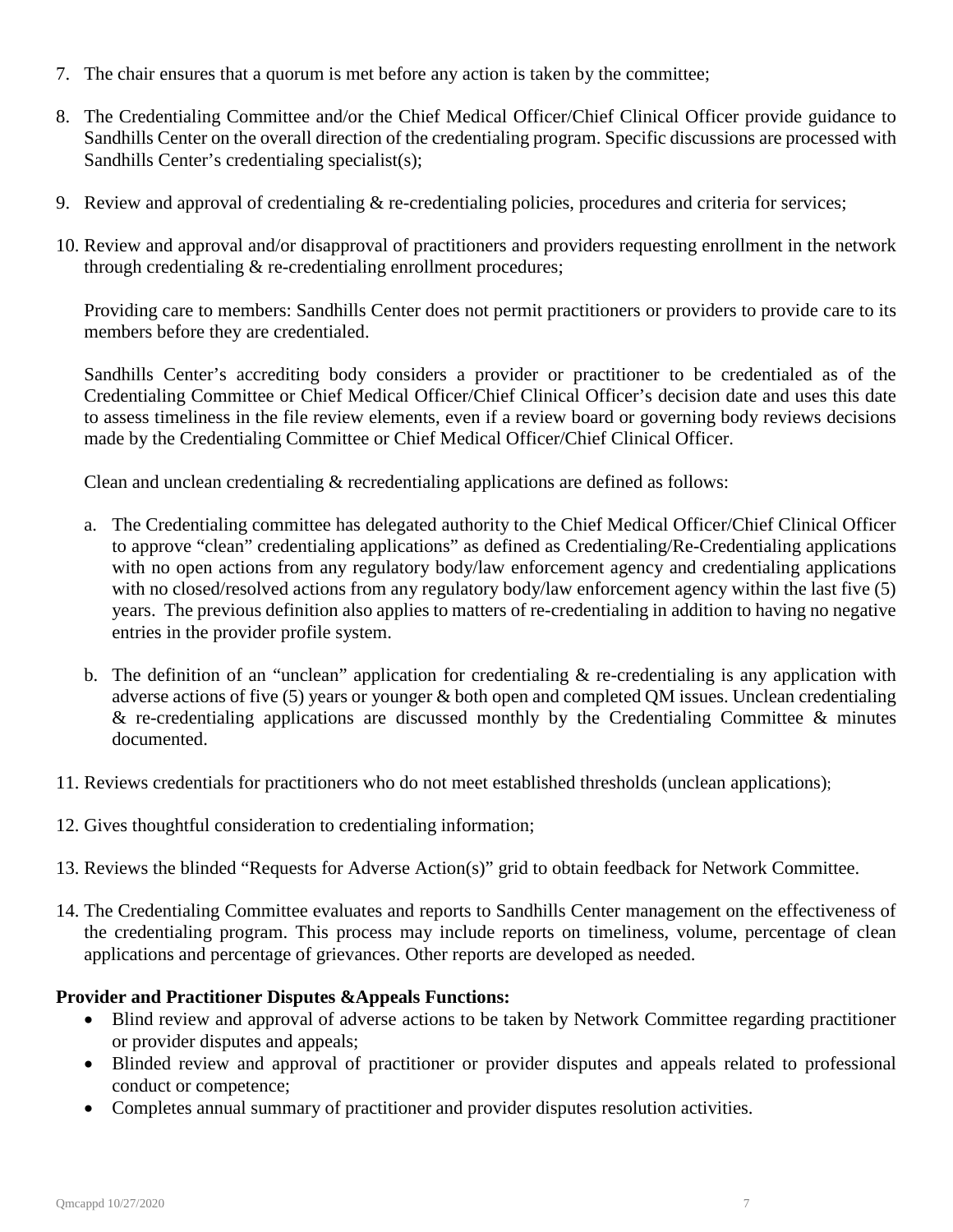# **Credentialing Committee Membership**

Credentialing Committee Members include:

- 1. Sandhills Center Chief Medical Officer/Chief Clinical Officer
- 2. Inpatient Psychiatric Services
- 3. Licensed Independent Practitioners/Licensed Practitioners
- 4. Outpatient Mental Health adult and child residential agency/facility
- 5. Outpatient Mental Health/Substance Abuse adult & child agency/facility and child residential
- 6. Substance Abuse Residential agency/facility
- 7. Sandhills Center External & Quality Programs Director
- 8. Sandhills Center Provider Network Operations Director
- 9. Sandhills Center Care Management/Utilization Management Director
- 10. Sandhills Center Quality Management Director

# **Membership Commitments:**

- 1. The Credentialing Committee maintains a heterogeneous membership and requires those responsible for credentialing and recredentialing decisions to refrain from basing credentialing decisions on an applicant's race, ethnic/national identity, gender, age, sexual orientation or patient type in which the practitioner specializes. Therefore, all identifying information is removed from flagged applications prior to Credentialing Committee submission to prevent the risk of discriminatory decisions. To prevent discrimination Sandhills Center educates all credentialing staff, Clinical Advisory and Credentialing Committee members regarding the requirement to comply with non-discriminatory practices. Sandhills Center's Corporate Compliance Officer monitors and tracks all reports of potential discrimination. Flagged applications that are "blinded" are reviewed by the Credentialing Committee. All reports are investigated, and proactive steps are taken to remedy any incidents of non-compliance with the non-discrimination policy.
- 2. Annually sign and date Acknowledgements of Confidentiality and Conflict of Interest;
- 3. Participate in Credentialing Committee orientation;
- 4. Commitment to active participation in the Credentialing Committee, including meeting attendance;
- 5. Share with the Credentialing Committee any issues and/or concerns for review and recommendations;
- 6. Provide input in matters relating to Credentialing Committee functions and activities as requested by the Chief Medical Officer/Chief Clinical Officer.

PROVIDER COMMUNITY: Clinical representation is reflective of a varied group of agencies including, but not limited to specialties, facilities, to In Patient psychiatric and substance abuse treatment facilities, Psychiatric Residential Treatment facilities and facility based crisis programs, private and community based hospitals and LIPs/LPs.

The Credentialing Committee is a rotating membership composed of licensed independent practitioners—MD's, practicing psychologists, LCSW's, LCAS's, and PLC's—who are representative of our provider network with regards to discipline, specialty, clinical competencies, geographic locations, and agency size.

# **Provider Code of Ethics**

The Sandhills Center provider network shall facilitate an open exchange of ideas, share values, goals, vision, and promote collaboration and mutual accountability among providers. The provider network strives to achieve best practices to empower individuals served to achieve their personal goals.

- Assure that staff adheres to the code of ethics.
- Provide support to other member agencies.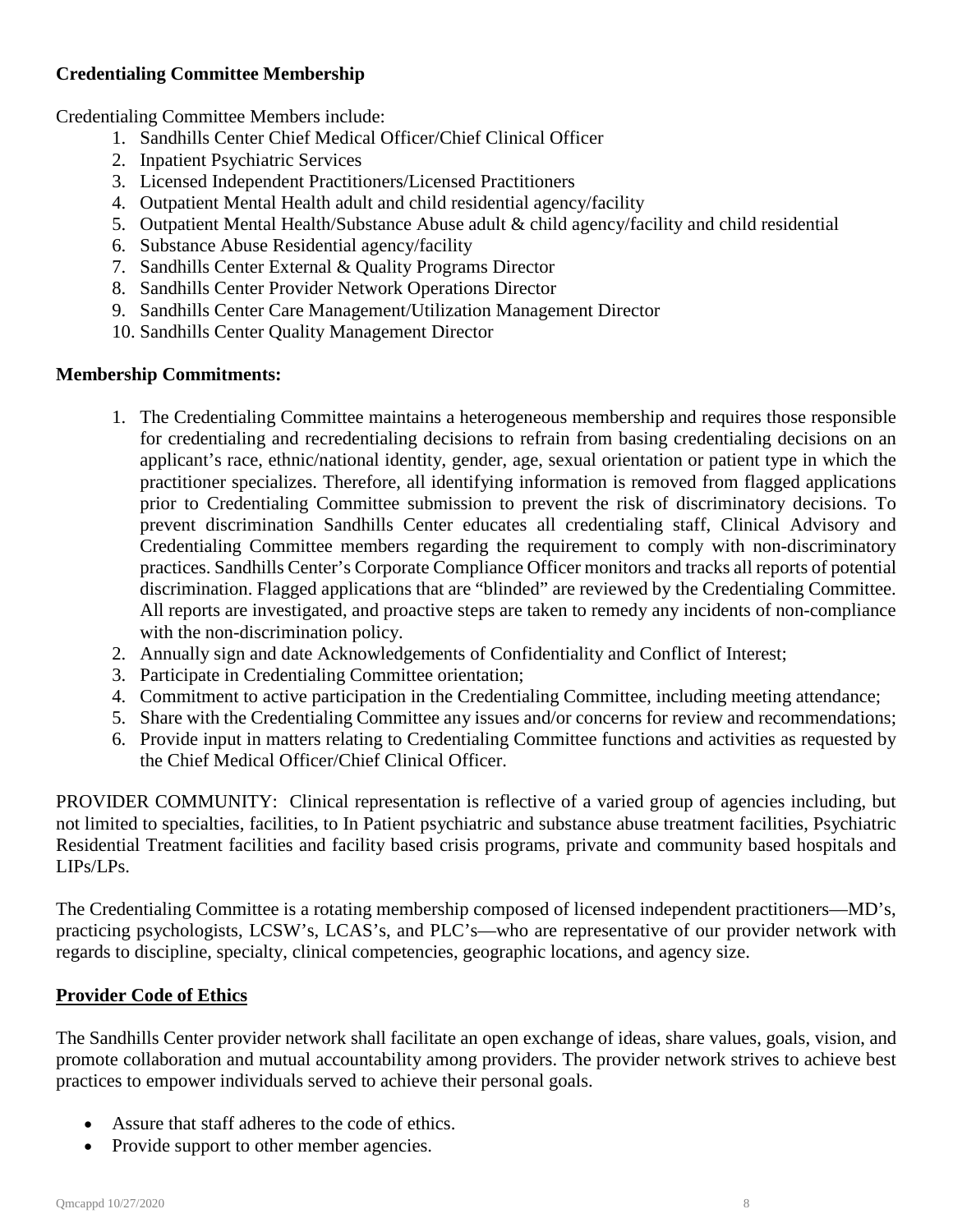• Advocate for the further development of resources on a local and state level for individuals served.

Sandhills Center supports and encourages a network community, which has an expectation that providers will adhere to the highest ethical standards.

## **Sandhills Center Website**

Sandhills Center maintains a website to disseminate and continually update information for members, providers, stakeholders and the community. The website includes a "*For Providers*" section that can be accessed through the homepage. Information on the website for providers includes, but is not limited to:

(Also, see helpful links at<https://www.sandhillscenter.org/helpful-links/> )

- 1. Links to the *Division of Health Benefits* and the *Division of Mental Health, Developmental Disabilities and Substance Abuse Services* for access to Medicaid Bulletin Digests, Communication Bulletins, Implementation Updates, Regulations, etc.
- 2. Action Alerts and Budget Updates;
- 3. Incident and Death Reporting forms and instructions;
- 4. Service Definitions;
- 5. Fraud and Abuse;
- 6. North Carolina TOPPS Guidelines;
- 7. Person Centered Plan Manual and updates; <https://www.ncdhhs.gov/document/person-centered-planning>
- 8. Training opportunities;
- 9. Sandhills Center Provider Directory;
- 10. Sandhills Center Provider Manual;
- 11. Instructional manuals and forms;
- 12. Sandhills Managed Care Software System User Guide, Forms & Instructions, and Links;
- 13. Quarterly Provider Forums dates and agendas;
- 14. Sandhills Center memoranda, and
- 15. Links to:
	- a. The Division of Health Service Regulation; [https://www.ncdhhs.gov/divisions/dhsr;](https://www.ncdhhs.gov/divisions/dhsr)
	- b. SAMHSA; [https://www.samhsa.gov/;](https://www.samhsa.gov/)
	- c. NAMI; [https://naminc.org/;](https://naminc.org/)
	- d. The North Carolina Council of Community Programs<https://nccdd.org/> and
	- e. Other information and resources as needed.

#### **Quarterly Provider Forums**

Provider Forums are typically held four (4) times each year and are coordinated and facilitated by the Training Coordinator. Sandhills Center administrative and clinical staff present program updates, review significant changes in state and federal requirements, and provide other information that will assist network providers in achieving compliance with requirements to remain in good standing with both Sandhills and the State. Outside subject matter experts may be part of these forums as well.

Sandhills Center's Executive Management and Department Directors provide input to the Training Coordinator regarding topics to be covered during the forums. Additionally, input and concerns voiced by members and network providers are reviewed for consideration as possible agenda items.

Provider Forums are informative and interactive, providing an opportunity for network providers to ask questions, obtain clarification and voice concerns. Evaluations are completed by participants. Summaries are prepared with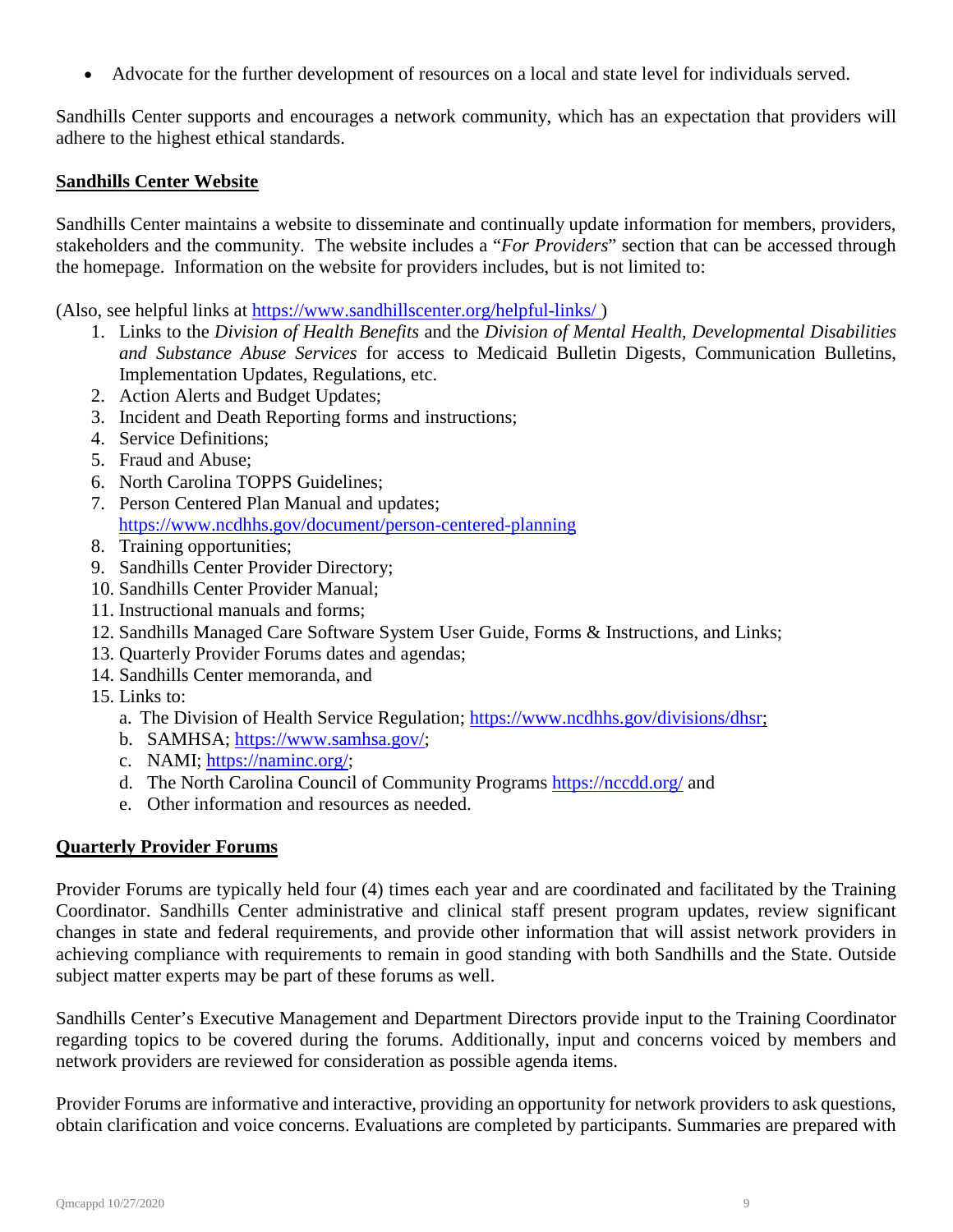oversight of the Training Coordinator and shared with forum presenters in an effort to improve future forums. A training event is held immediately following the quarterly forum, when possible.

#### **Training, Consultation, and other Technical Support**

## **a) Provider Training**

Sandhills Center is committed to having a trained LME-MCO workforce & provider network. Under the direction of the Training Coordinator, an annual training plan is developed, consisting of training to promote the use of evidence-based practices, assist providers in meeting technical requirements and meet state, federal and accreditation requirements. It reflects the needs & priorities of Sandhills Center and its providers. It is formatted to show the training topic, the source of the training request(s), target audience and anticipated training date. This plan is an addition to the Sandhills Center's agency-wide new employee and annual orientations. Training is offered in work units to meet unit / individual job specific requirements, and training / technical assistance is offered by specific Sandhills Center departments.

Consideration of the following contributes to the development of this plan:

- 1. NC Division of Health Benefits (DHB) training requirements
- 2. NC Division of Mental Health, Developmental Disabilities and Substance Abuse Services (DMH/DD/SAS) training requirements
- 3. Accreditation training requirements
- 4. Sandhills Center's Local Initiatives Business Plan & Statewide Initiatives Business Plan
- 5. Sandhills Center Staff Training Policies and Procedures
- 6. Provider Manual
- 7. Provider Communications Plan
- 8. Cultural Competency Plan
- 9. Quality Management Plan
- 10. Requests from Sandhills Center departments, including those based on Quality of Care Concerns, Provider Performance Trends and Quality Improvement Project outcomes
- 11. Sandhills Center Annual Services Needs/Gaps Strategic Plan
- 12. Provider Satisfaction Survey summary
- 13. Clinical Leadership Team (CLT)
- 14. Network Leadership Council (NLC)
- 15. Consumer and Family Advisory Committee (CFAC)
- 16. Sandhills Center Clinical Practice Guidelines
- 17. Global Continuous Quality Improvement Committee (GCQIC)
- 18. Annual Training Needs Assessment which includes:
	- a. Training Assessment completed by network providers
	- b. Meetings with Sandhills Center leadership
	- c. Requests from training evaluations and quarterly provider forums

Sandhills Center offers a broad scope of training for its providers through the Sandhills Center region. The Training Coordinator researches trainers and manages training activities to meet state, federal and accreditation requirements and to assist in meeting provider training needs. This is accomplished with the assistance of the AHECs, NC Council of Community Programs and other statewide resources. Training is funded by Sandhills Center, with no cost to network providers.

Training events are typically scheduled to occur two times each month. Additional topics may be added as training needs are identified.